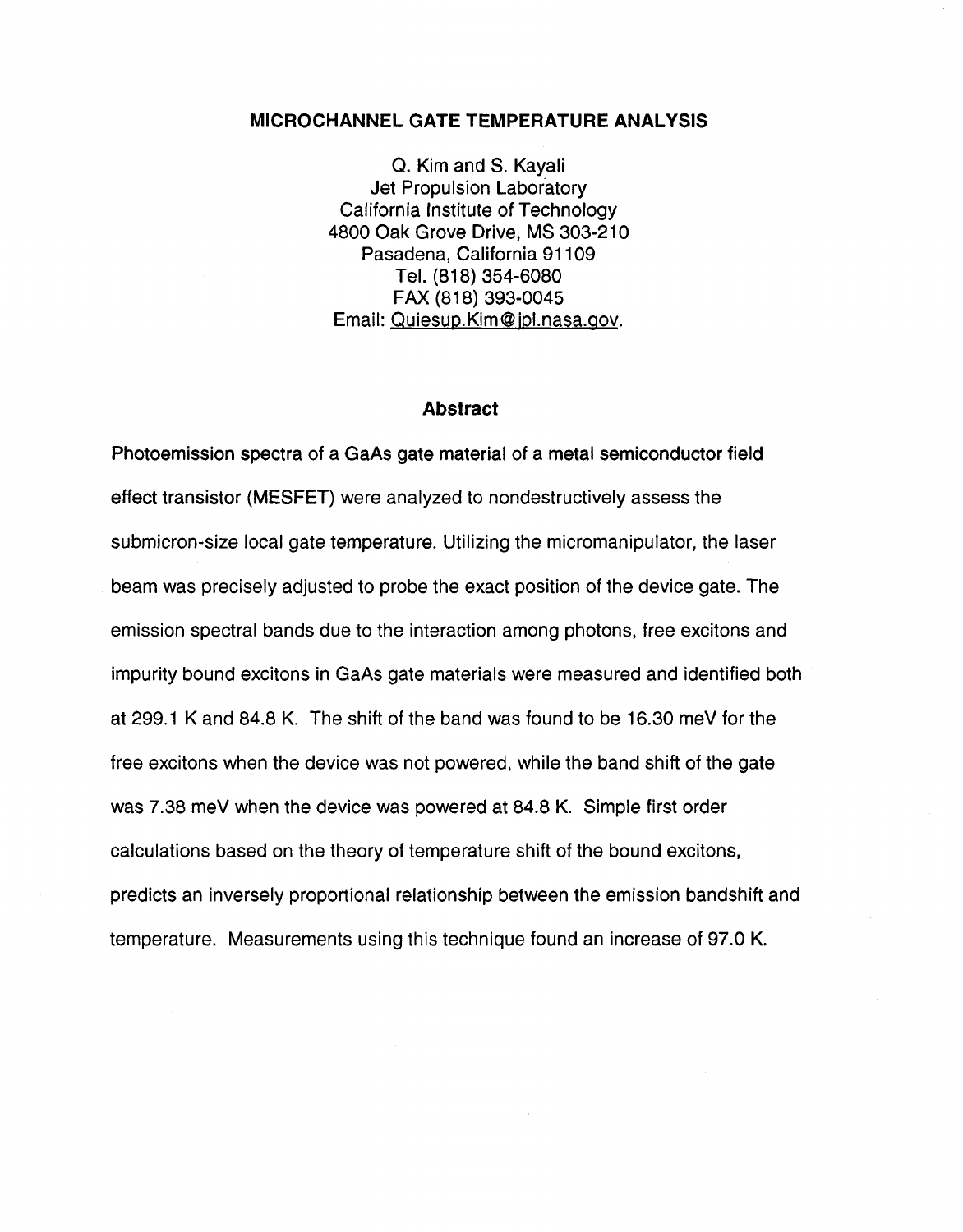### **Introduction**

There is a growing interest in semiconductor materials and devices for high temperature, high power, and high frequency applications. However, the reliability of the devices for long term applications has been a concern. Thermal and mechanical failures on ICs in interconnect metallization and multilayer structures of advanced microelectronic devices have been recognized in the application of many NASA and DoD space projects for the past decade. Thermal degradation induces electrical and mechanical stress on power transistors and precise knowledge of the local channel temperature of a GaAs Power MESFET during operation is critical to determining expected lifetime and overall device reliability.

The polarized liquid crystal technique, which is destructive, has been utilized for estimating device temperatures with a spatial resolution of about  $1 \mu m$ . On the other hand, non-destructive passive infrared temperature measurement techniques provide temperature measurements with a spatial resolution of **15**  pm, which is too coarse for determining local distribution of state-of-the-art microelectronic device temperatures with submicron gate structures.

An alternative optical technique based on infrared emission spectroscopy was developed to provide high resolution, non-destructive channel temperature measurements of the hot spot in the gate channel of a GaAs MESFET.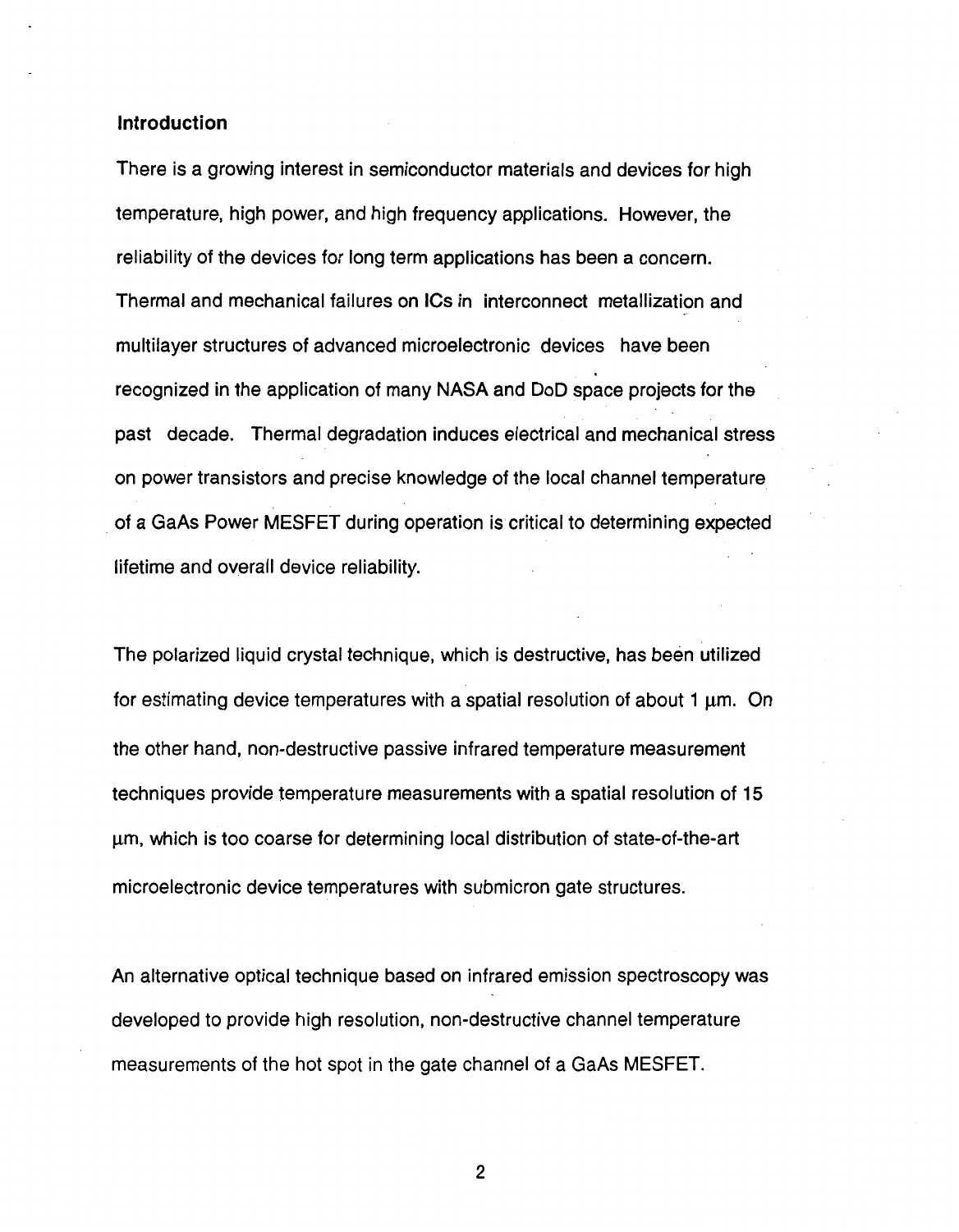Band shifts and broadening of solid state semiconductor device materials due to temperature variation has been well understood in principal. The thermal shift of a spectral line is the statistical algebraic sum of the shifts of the two levels involved in the transition allowed by the selection roles as shown in equation (1).

$$
\delta E_i = \sum_j (\langle i | H' | j \rangle \langle j | H' | i \rangle) / (E_i - E_j) + \langle i | H'' | j \rangle, \qquad (1)
$$

Where

H' =  $iV_1 \Sigma_q$  (ho<sub>o</sub>/4 $\pi Mv^2$ )<sup>1/2</sup>(b<sub>q</sub> - b<sub>q</sub><sup>+</sup>),

 $H'' = -V_2(h/4\pi Mv^2) \sum_{\alpha\alpha'}(\omega_{\alpha}\omega_{\alpha})(b_{\alpha} - b_{\alpha}^{\dagger})(b_{\alpha} - b_{\alpha}^{\dagger}),$ 

 $H = H<sub>latt</sub> + H<sub>ion,exc</sub> + H<sub>int</sub>$ 

 $H_{\text{latt}} = \sum_{k} (h \omega_k)^{1/2} (a_k a_k^+ + 1),$ 

 $H_{ion,exc} = H_o + H_{cryst} + H_{so.}$ 

 $H_{int} = V_1 \varepsilon + V_2 \varepsilon^2 + \dots$ 

 $\varepsilon = iV_1 \sum_q (h\omega_q/4\pi Mv^2)^{1/2} (b_q - b_q^+),$ 

 $a_k$ ,  $b_q$ , and  $a_k^*$ ,  $b_q^*$ : annihilation and creation operators of photons and phonons.

However, the crystalline field at the ion, varying in time with the thermal lattice vibrations (phonons) of the neighboring ions, sets up an interaction between the ionic system and the normal modes of the lattice vibrations in the semiconductor lattice. The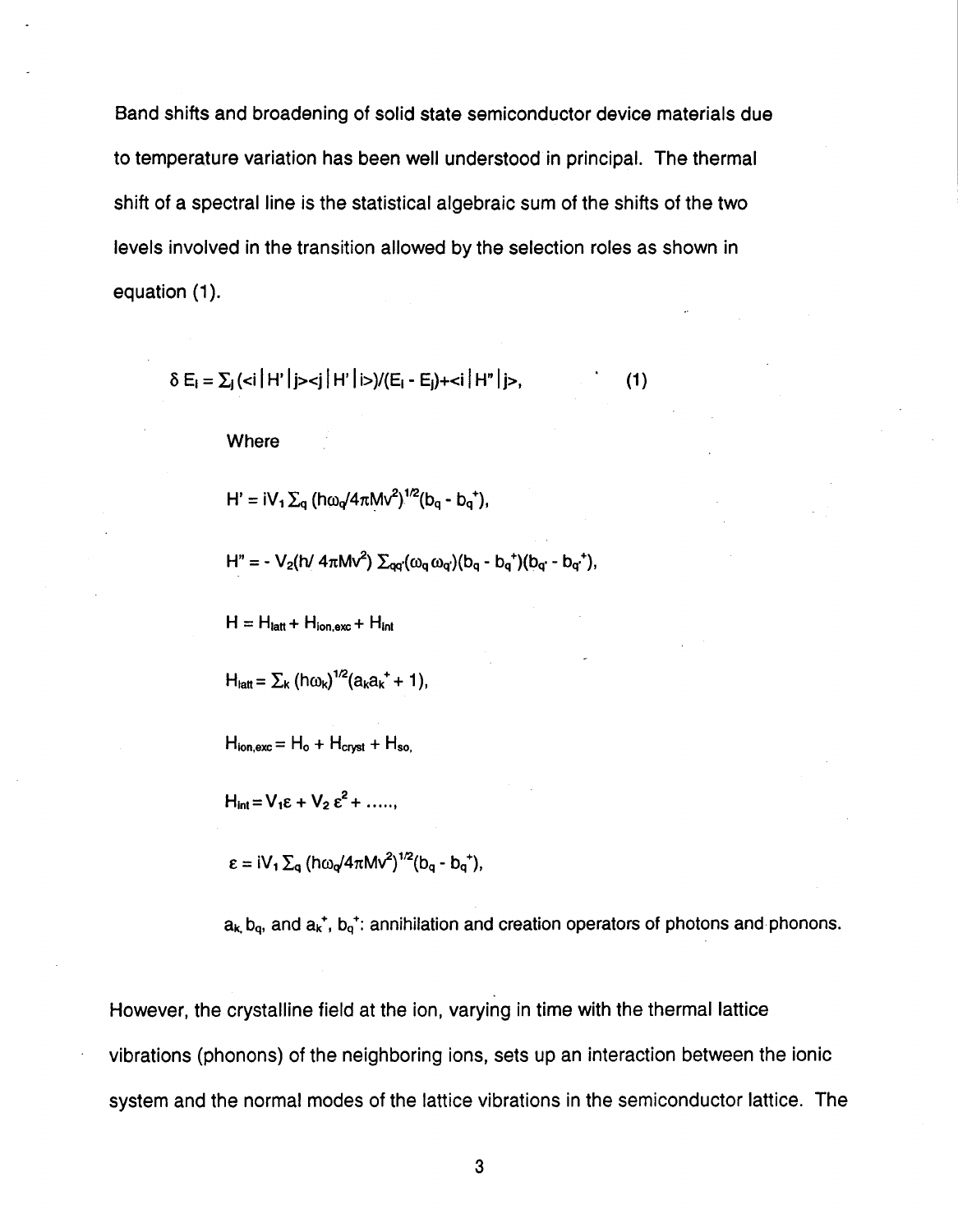ionic system includes the neutral excited mobile states (excitons) of a crystal bound to neutral donors and acceptors. Such interaction information obtained from spectral lines has been used in the past to explain the temperature dependence of the relaxation time of crystal ions in semiconductor band structures, as shown in [Figure](#page-15-0) **1.**  The width of a spectral line is the statistical sum of the energy spread of the two energy levels involved and may also be broadened by the same mechanisms. **[l-31** 

Many reports have appeared identifying various photoluminescence **(PL)** emission characteristics in GaAs multiple-quantum well devices. The spectral characteristics involving the intrinsic and'extrinsic radiative recombination of free excitons have been well established to explain the device material quantum-well structures. The intrinsic emissions of the excitons have been observed even at room temperature as dominant radiative transitions. **[4-51** The temperature dependence PL spectra of many different GaAs devices can be found elsewhere. **[6-71** 

One of the many practical applications of this spectral dependence of band shifts and broadening of device materials upon device temperatures is to predict the temperature of a powered device by calibrating an unpowered device at different controlled temperatures. The true operating temperature of the micron-size powered GaAs MESFET local channel can then be found by measuring the shifts of the spectral band of the multi-quantum well devices.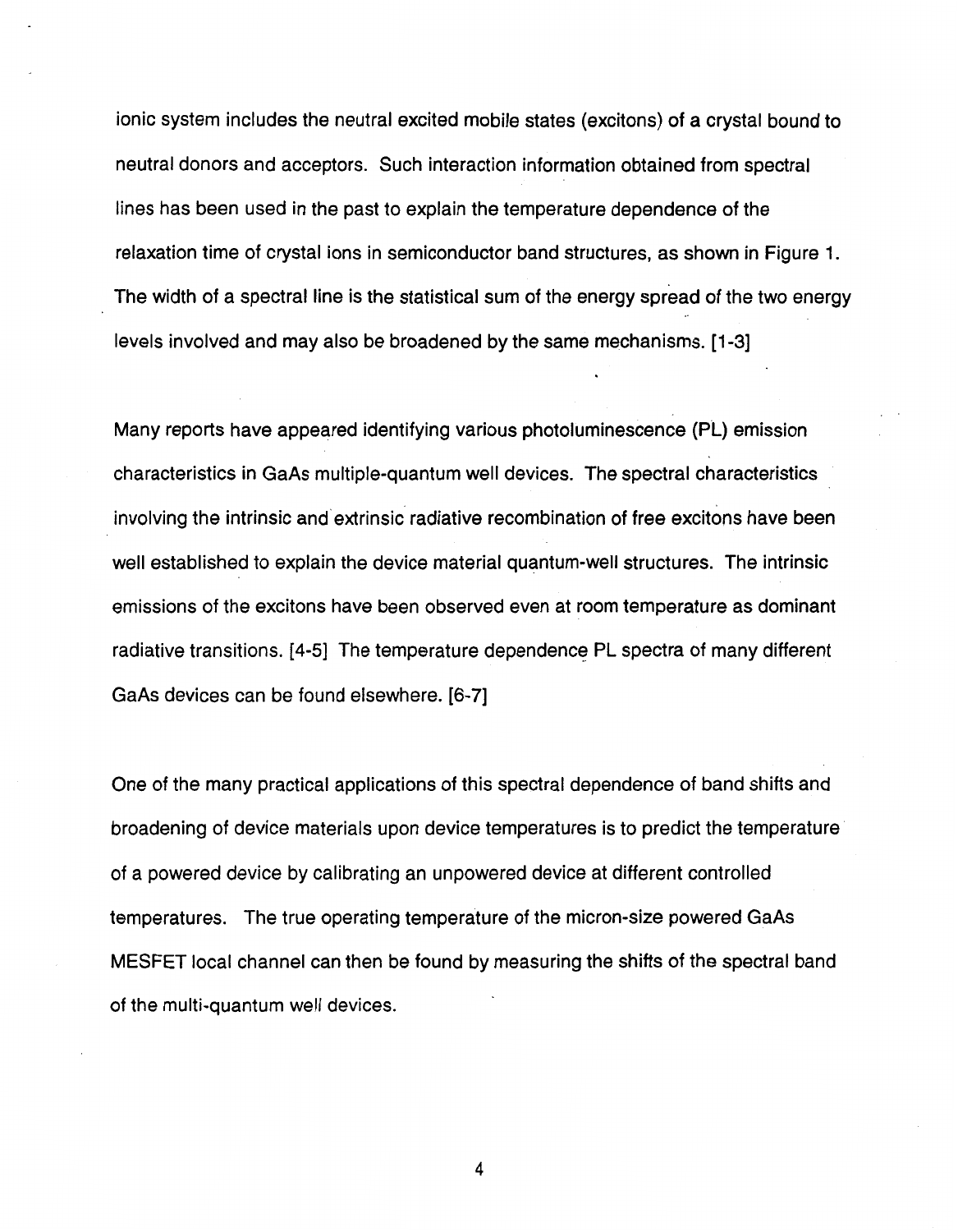In this paper we describe the novel, nondestructive experimental procedures for channel temperature measurement and then discuss the results of the actual measurements to summarize our conclusions.

#### **Experimental**

The thermal dependence on PL from semiconductor material has been well understood in principle, but it has been difficult to utilize optical techniques to measure the emission spectrum from a fabricated device until the advancement of optical manipulation techniques and computer image processing technology. The technology can now precisely locate a one-micron diameter exciting laser beam, such as a hetiumneon laser, on a position of IC components that is most vulnerable to thermal degradation due to high power or stress. The PL light collected nondestructively from a specific component of a fabricated device can then supply information of the device, including the temperature profile of the device component.

The method utilizes the latest optical manipulating system, triple grating spectrophotometer technology and up-to-date computer image processing techniques to precisely locate the emission source of the ICs most vulnerable to power system operation. **A** dual micromanipulator is coupled to a thermoelectrically cooled photomultiplier tube (PMT), wavelength scanning system, and conventional lock-in amplifier to detect and amplify the extremely fine device response or photoluminescence (PL) light of the IC gate materials. Computer data processing techniques were employed to boost system sensitivity for signal analysis.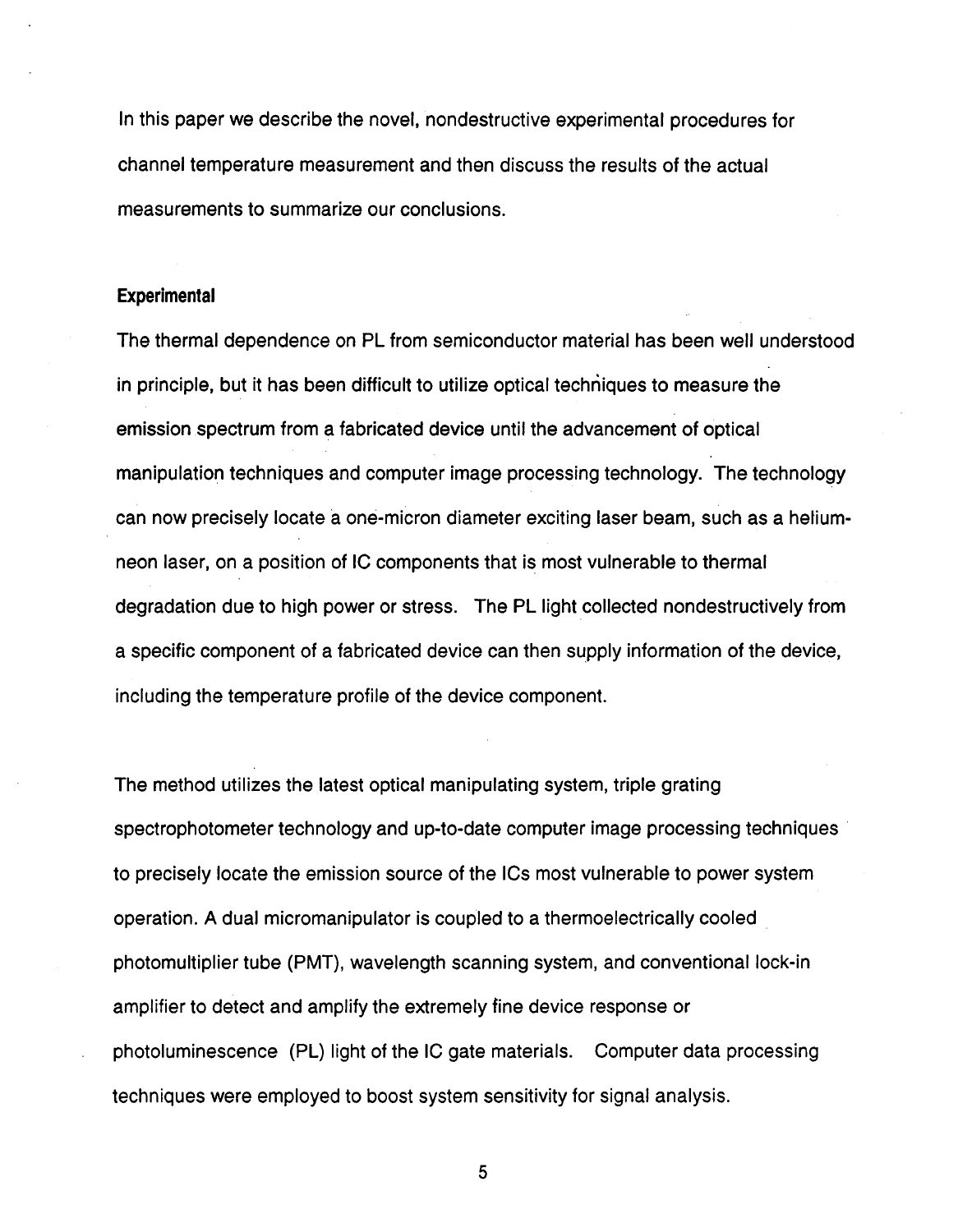[Figure 2](#page-15-0) shows a diagram of the PL measurement system. The technique uses a wellfocused incident laser beam to generate electron-hole pairs in the semiconductor gate material.

The basic setup consists of three major parts: (a) an optical probing stage with a microscope, (b) a gated monochromatic-intensifier with a'cooled photomultiplier tube and, (c) data processing and control computer. The micromanipulator adjusts a specific gate portion of a device under test onto the miniaturized focused probing helium-neon ion laser beam. This allows the illuminating photons to excite the valance band electrons to conduction bands in the active channel of the GaAs MESFET. Some of the free electrons and holes will bind together to form excitons near the doping ions next to the conduction bands. Some of these impurity bound excitons will be de-excited into the valence band by interacting with the excitons and the lattice phonons. When this transition occurs the photons will be emitted in all directions. The spectrophotometer monitors the emission spectrum modulated by the excitons near to the conduction bands. The emission exciton bands will be modulated by the lattice phonons, which represent the temperature information of the microelectronic device under tests. The spectrophotometer used for these tests was Jarrell-Ash Monspec **27.**  Thermoelectrically cooled photomultiplier tube (Hamamatsu R943-02/RCA **31** 032) was used for the detection of the spectrophotometer. The detected signal was preamplified by an lthaco Model **164** prior to being fed into an lthaco Dynatrac 393 Lock-In amplifier. The whole system was controlled by a personal computer. This system was also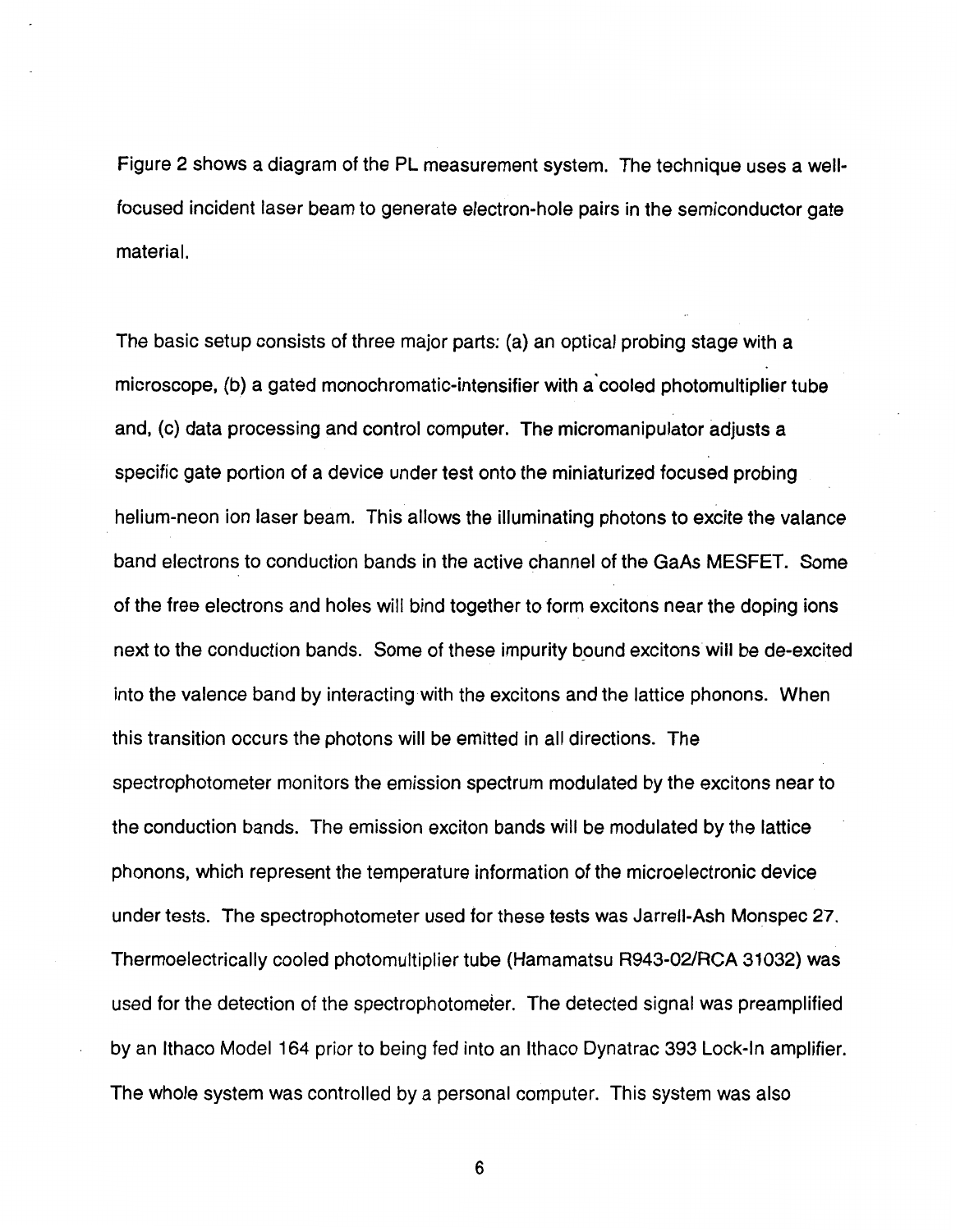equipped with an electronic strobing or grating capability, so that it could determine the timing of the device performance and band edges of optical emission.

A micromanipulator stage with a resolution of 0.1  $\mu$ m was used to position the device under test so that the laser beam exclusively impinges at the desired position of the device. Light emitted from the illuminated spot on the device was reflected by a beam splitter to a chopper and then focused onto the spectrometer slit. The light signal was also lowpass filtered to discriminate against illuminating laser wavelength. The output of the lock-in amplifier is digitized, and then processed in a personal computer to obtain the spectrum of infrared emission stimulated by the laser beam.

The GaAs power MESFETs (see Figure **3)** used for this investigation were mounted on CUM carrier, and the JPL hybrid laboratory bonded the wires for controlling gates and power supply.

## **Results and Discussion**

The emission spectrum of GaAs gate material of commercially available GaAs MESFETs was reproduced to identify the reported donor bounded exciton bands with no power applied, at temperatures of **84,8 K** and **299.1 K.** Not shown in Figure **4,** the emission peak at wavelength of **1.41 373** eV for the higher temperature **(299.1 K)**  exceeded that **(1.43003** eV) for the lower temperature **(84.8 K)** by about **16.30** meV.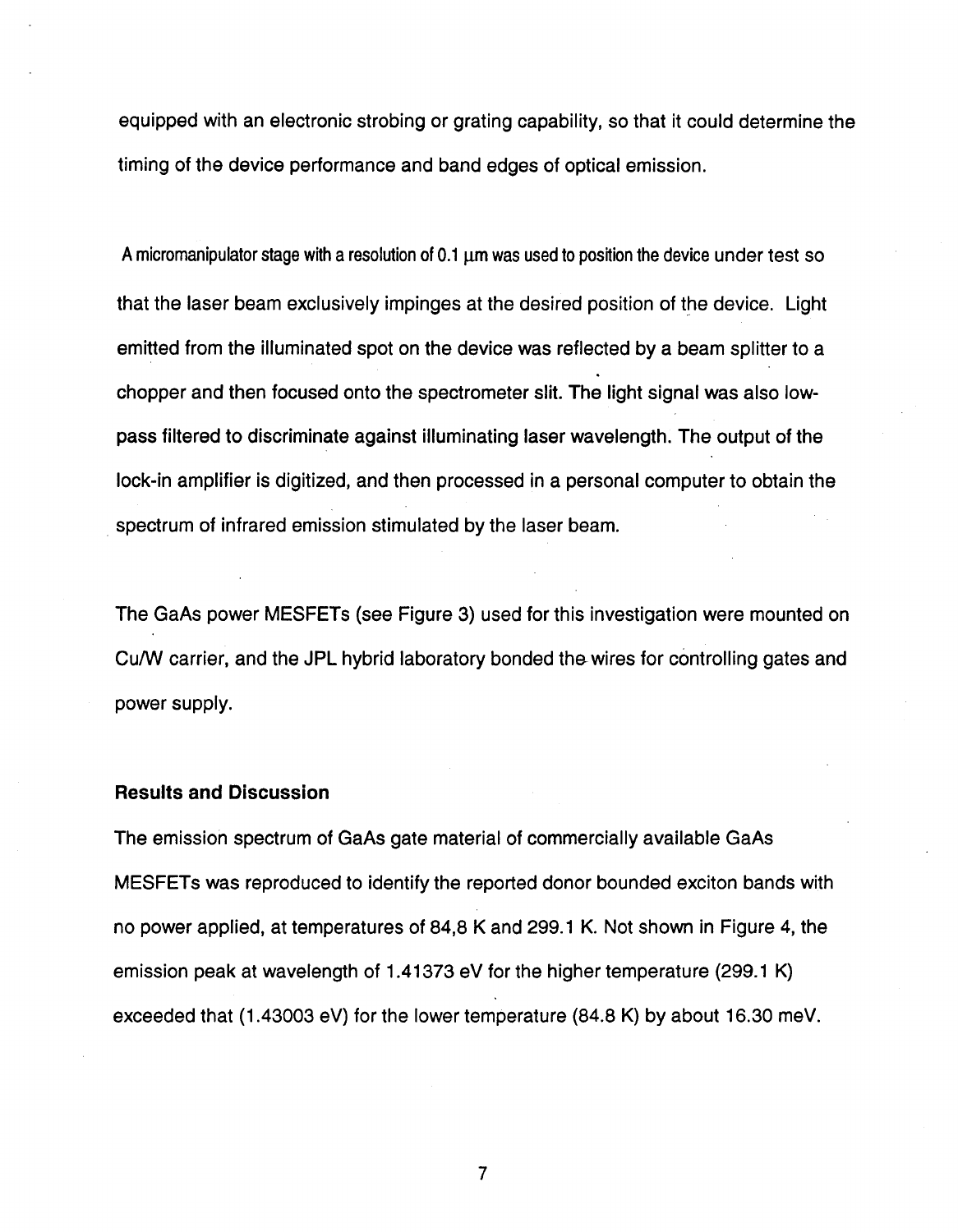In another measurement run of the same setup, indicated in the Figure 4, the exterior of the device was maintained at 84.8 K and power was applied; the emission peak of 1.42265 eV for this case was shifted by 7.38 meV from the zero power case at 84.8 K. By linear extrapolation, this wavelength shift indicates that under power, the temperature of the gate rose about **97.3** K above the device operating temperature of 84.0 K.

The obtained results were in general agreement with theoretical calculations [1-4] using equation **(2),** which is derived from equation **(1):** 

 $E_{\text{cv}}(T) - E_{\text{cv}}(T_{\text{o}}) = -\alpha (T+\beta)$  $(2)$ 

where,

**T** = Channel Temperature

**To=** Operating Temperature

**E,,,=** Energy Bandgap

 $\alpha$  = Slope of the Extended Plot (Fitting Parameter)

 $\beta$  = Debye Temperature (Fitting parameter).

The test system constructed, which utilized the general setup of these tests and some of the equipment used in the Microelectronic Advanced Laser Scanner (MEALS), was reported elsewhere[8]. Utilizing the micromanipulator stage, a He-Ne laser beam (h=6238 Angstrom) with a beam diameter of 0.9 microns was precisely adjusted to the

a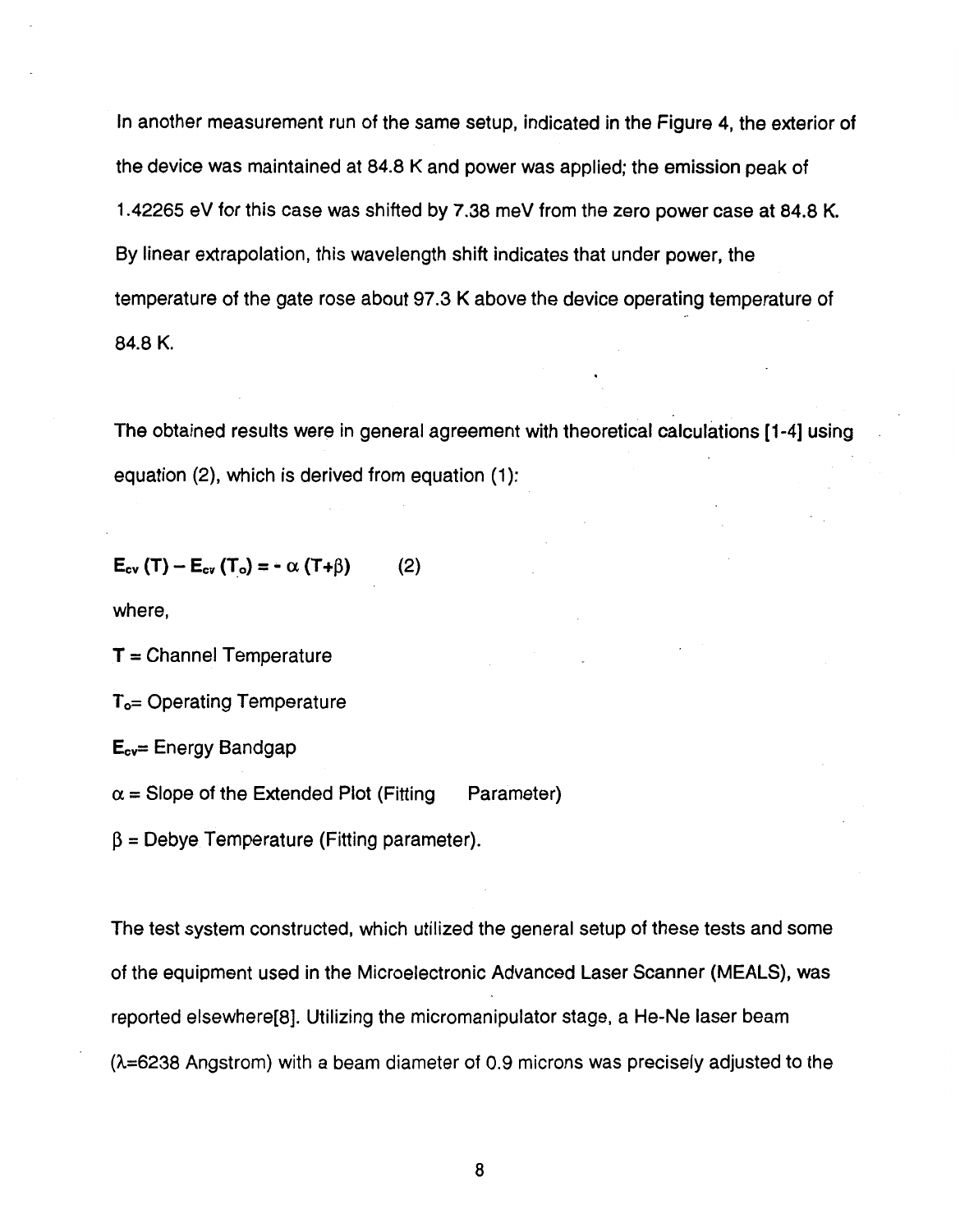exact gate position (resolution less than  $0.1 \mu m$ ) of the GaAs MESFET device. Discriminating emission light signal from the illuminating light was achieved by placing a low-band pass filter between the reflecting mirror (beam splitter) and the spectrometer, as shown in [Figure](#page-15-0) **2. A** lock-in amplifier, equipped with a cooled photomultiplier tube, was used for the detection of standard synchronous signals. Data collection and manipulation was performed using a personal computer with the appropriate software tools.

**A** commercially available GaAs MESFET, with gate dimensions of *0.5* micron (refer Figure **3),** was mounted in the test fixture and emission spectra were successfully obtained. The emission spectrum obtained by this test setup, shown in Figure **4,**  indicates that this technique can be effectively manipulated to collect extremely faint gate emission spectra. The collected emission spectrum, as shown in Figure **4,** from the free excitons were identified and measured at an operating temperature of **84.8 K.**  The free exciton emission band shift of the unpowered GaAs MESFET gate was calibrated **by** the two different temperatures of 299.1 and **84.8** K. The shift was **16.30**  meV. In order to remotely measure the local temperature rise ofthe gate due to the device operation, the emission band shift of the same gate from unpowered to powered were monitored at one **(84.8** K) of the calibrated low temperatures. The shift was **7.38**  meV.

The technique exploits the temperature dependence of the wavelength of the peak of the stimulated infrared emission spectrum. This wavelength increases approximately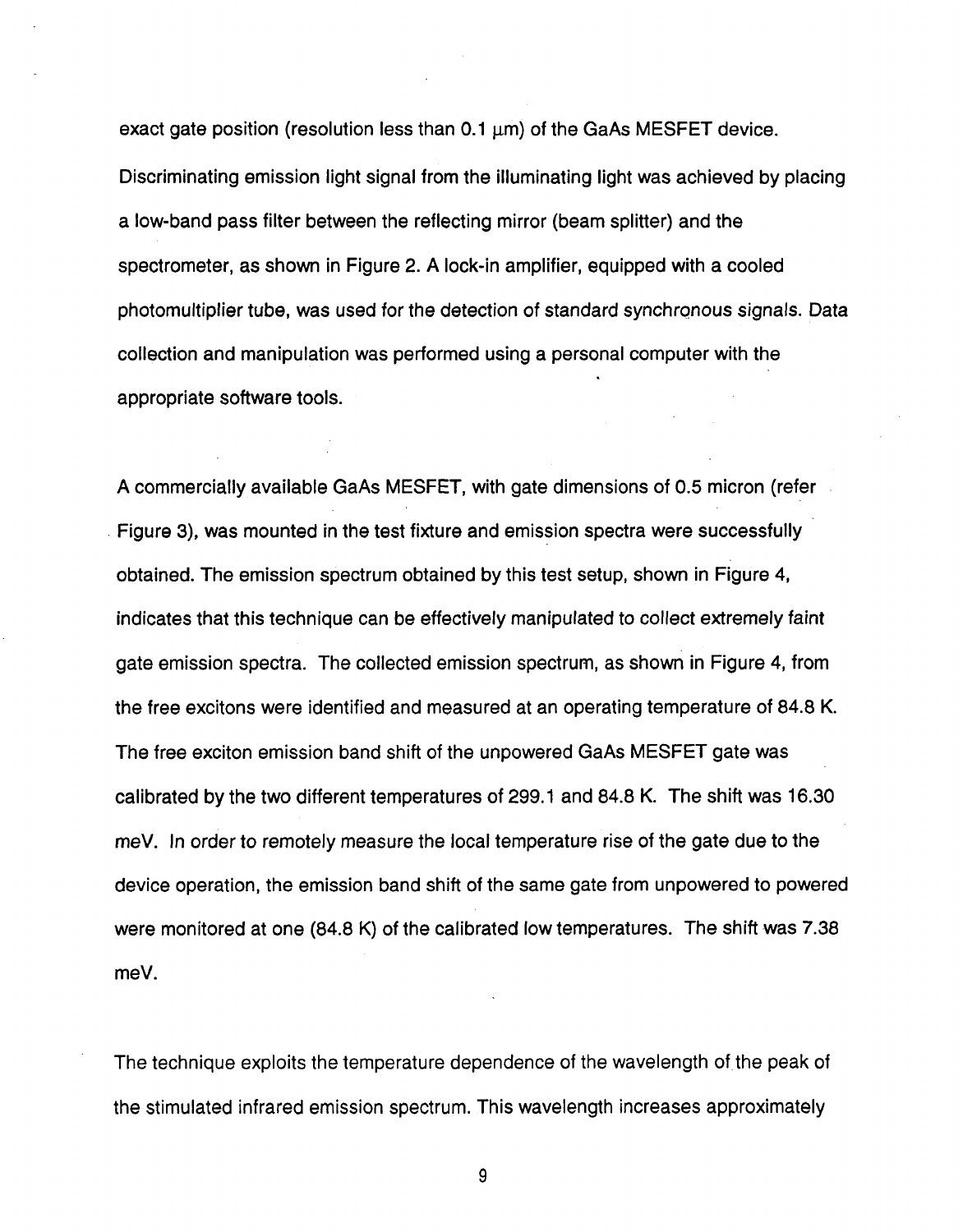linearly with temperature  $-$  a consequence of the fact that the energy band gap of these semiconductor material decreases. with temperature. Thus, if the temperature dependence of this wavelength is known, it can be used to determine the local temperature in the device while operating at various power levels.

It is well known that the emission bandshift of a semiconductor material is inversely proportional to the material temperature **[2-71** due to the first approximation of the electron-exciton interaction at this temperature range. Thus utilizing the bandshifts, one can calculate the localized hot gate temperature rise of the powered device under test. Equation (1) and information summarized in Table **I** reveal that the localized hot gate temperature of the device rose by 97.0 K during the operation at **84.8 K.** The temperature rise was also compared with conventional **IR** measurement technique, which has resolution of between **15** and 100 microns. The average' temperature rise with this conventional technique was about 88.8 K. The main diffference probably is due to the size of the measurement objective. The temperature rise measured by the infrared radiation technique is not the true local gate temperature but from the average temperature of the gate and the other part of the devices.

### **Summary**

**A** novel, optical, non-contact technique for the measurement of the channel temperature of GaAs and other direct bandgap semiconductor was developed. The technique based on infrared emission spectroscopy was demonstrated on commercially available GaAs MESFETs and found to have general agreement with calculated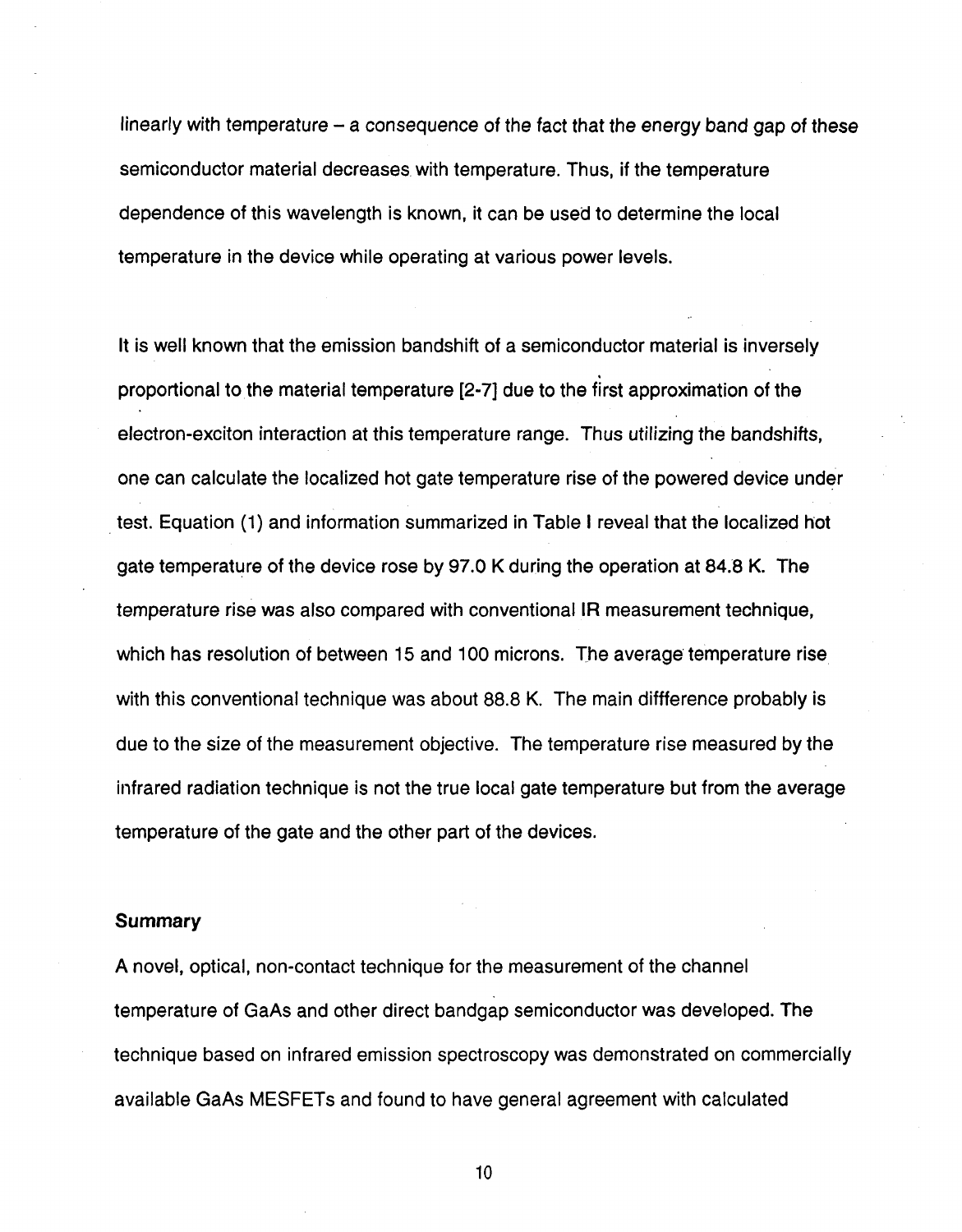results. Further calibration measurements are necessary in order to arrive at more accurate assessment of the channel temperature based on this technique.

| <b>Test</b> | <b>Band Position</b> | Power                |
|-------------|----------------------|----------------------|
| Temp.(K)    | (eV)                 | <b>Applied</b><br>A. |
| 299.1       | 1.41373              | <b>No</b>            |
| 84.8        | 1.42265              | Yes                  |
| 84.8        | 1.43003              | <b>No</b>            |

## **Table 1. Summary of band shift data**

### **Gate Temperature Rise**

 $= T-T<sub>0</sub>$ 

# = **(299.1 K- 84.8 K) X (1.43003-1.42265)/(1.43003-1.41373)**

= **97.0 K.** 

In this report, a new non-destructive submicron-size spot temperature assessment technique was discussed. A non-destructive submicron-size spot laser beam provided by a He-Ne laser excites an extremely small local area of the gate channel of a GaAs MESFET under various operating conditions. The data collected shows a much higher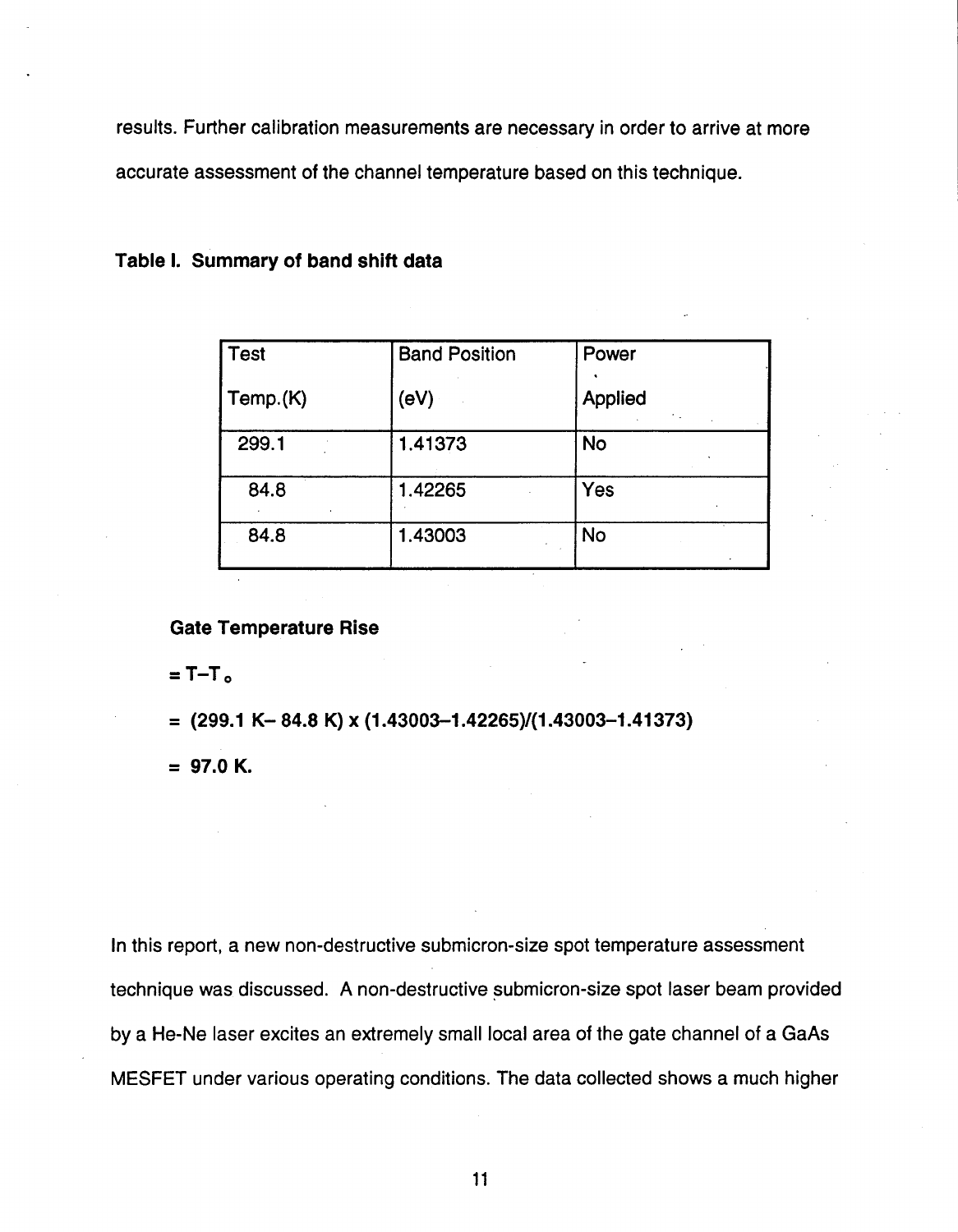localized "hot spot" temperature of the device than observed using typical IR techniques. This is due to the high-resolution capabilities of this technique. Given the state of the experimental test system, we estimate a spatial resolution of about 0.9 microns and a spectral resolution of about 0.1 Angstroms. This provides **15** - 100 times finer spatial resolution than can be obtained using the best passive **IR** systems available. The temperature resolution  $\left($  < 0.02 K/ $\mu$ m) of this technique depends upon the spectrometer used), and can be further improved.

### **Acknowledgements**

The authors are grateful to their numerous colleagues for providing technical information for. this paper including Charles T. Crusan, **R.** Ruiz, Duc T. Vu, Russel A. Lawton. and James 0. Okuno of JPL

The research described in this paper was carried out by the Center for Space Microelectronics Technology, Jet Propulsion Laboratory, California Institute of Technology, under a contract with the National Aeronautics and Space Administration. Reference herein to any specific commercial product, process, or service by trade name, trademark, manufacturer, or otherwise, does not constitute or imply endorsement by the United States Government or the Jet Propulsion Laboratory, California Institute of Technology.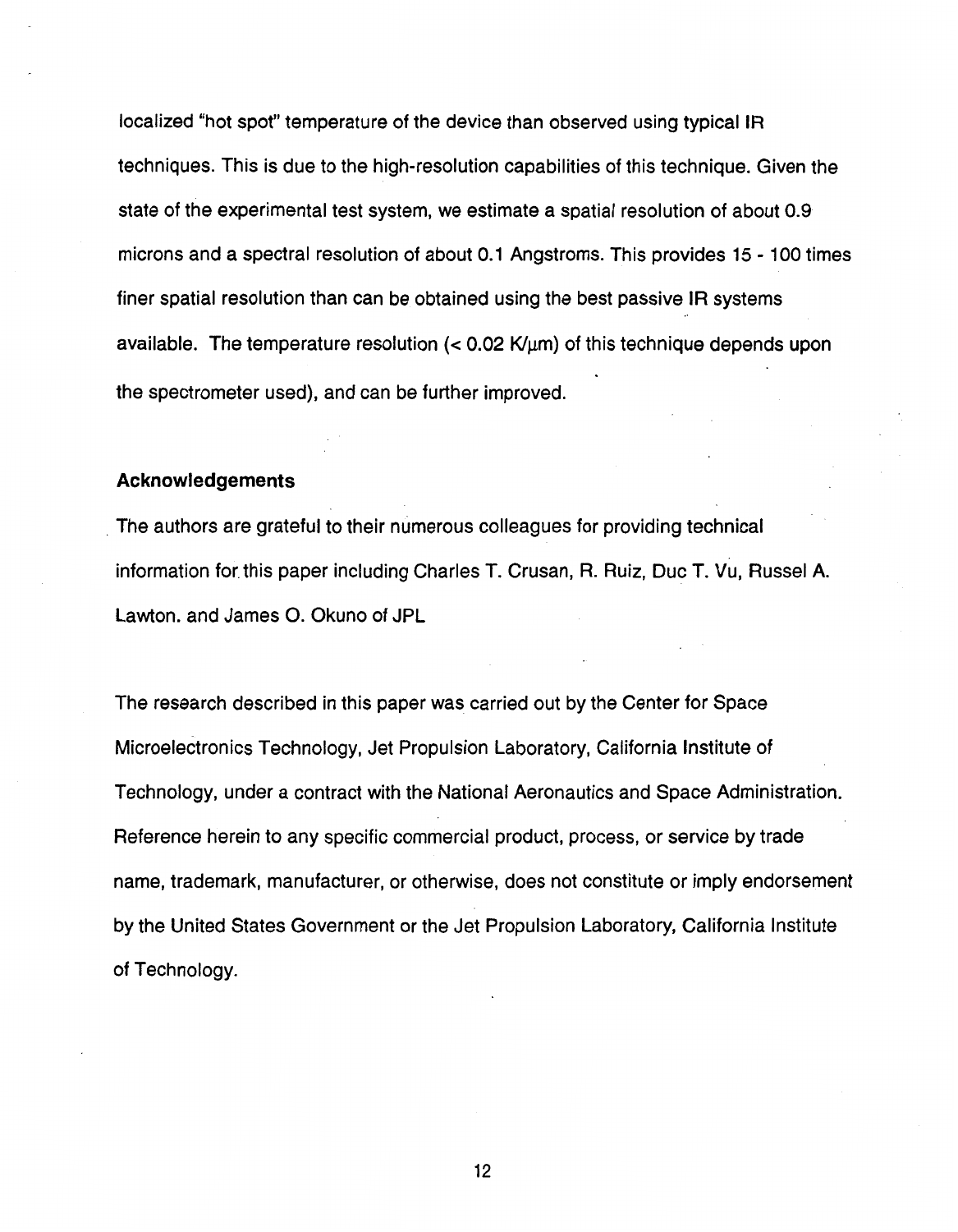## **References**

- [1]. A. Kiel, Thermal Broadening of the Moessbauer Line and Narrow-Line Electronic Spectra in Solids, *Phys. Rev.* **126**, p. 1292, (1962).
- [2]. **R.** H. Silsbee, Thermal Broadening of the Moesbauer Line and Narrow Line Electronic Spectra in Solids, *Phys. Rev.* **128,** p. 1726, (1 962).
- [3]. C. **D.** Thurmond, The Standard Thermodynamic Functions for the Formation of Electrons and Holes in Ge, Si, GaAs, and Gap, *J. Electrochem. SOC.* 122, p. 1 133,  $(1975).$
- **[4].** M. **1.** Nathan and G. Burns, Recombination Radiation in GaAs, *Phys. Rev.* **129,** p. 125, (1 963).
- [5]. J. C. Sarace, R. H. Kaiser, J. M. Whelan and R. C. C. Leite, Injection Luminecsence in GAAs by Direct Hole-Electron Recombination, *Phys. Rev.* **137,** , **p.**  A623, (1965).
- [6]. **R.** C. Miller, D. A. Kleinman, W. A. Nordland,Jr., and **A.** C. Gossard, Luminecsence studies of optically pumped quantum wells in GaAs-Al<sub>x</sub>Ga<sub>1-x</sub>As multilayer structures, *Phys. Rev&* **22, p.** 863, (1980).
- **[7].** P. W. Yu, *S.* Shaudhuri, D. C. Reynolds, K. K. Bajaj, C. W. Litton, W. T. Masselink, R. Fischer, and H. Morkoc, Temperature Dependence of Sharp Line photoluminescence in GaAs-AI **0.25** Ga *0.75* As Multiple Quantum Well Structure, Solid *State Comm.,* **54, p.** 159, (1985).
- [8]. *Q.* Kim, and George Soli, Laser Scanner Tests for Single Event Upsets, *NASA Tech Briefs,* **16,** p.56 , (1992).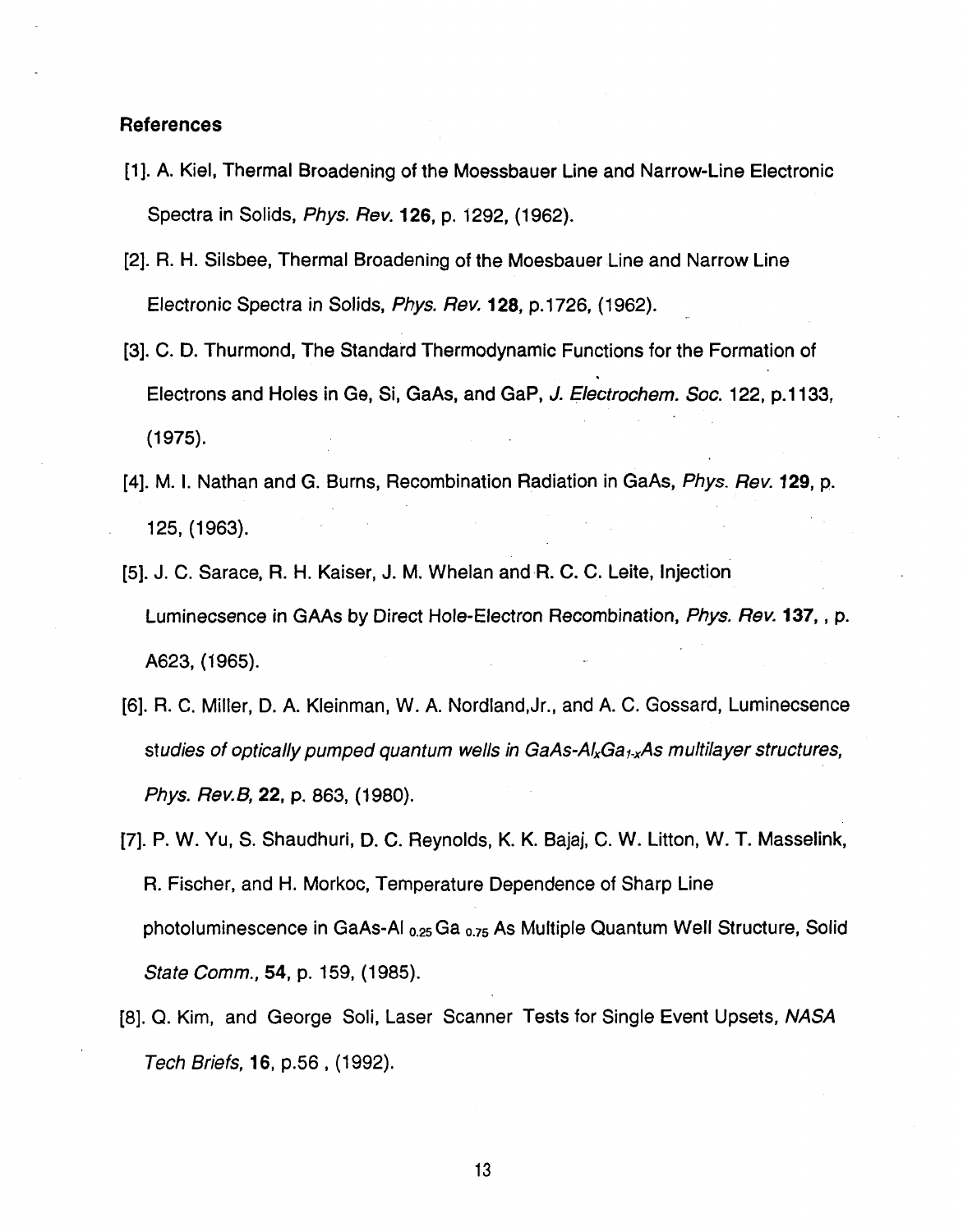**[9]. S. K. Mendis,** S. **E. Kemeny, R.** C. **Gee, B. Pain,** *Q.* **Kim, and E. R. Fossum,** CMOS **Active Pixel Image Sensors for Highly Integrated Image System,** */E€€ J. of Solid-State Circuits*, **32**, p.187, (1997).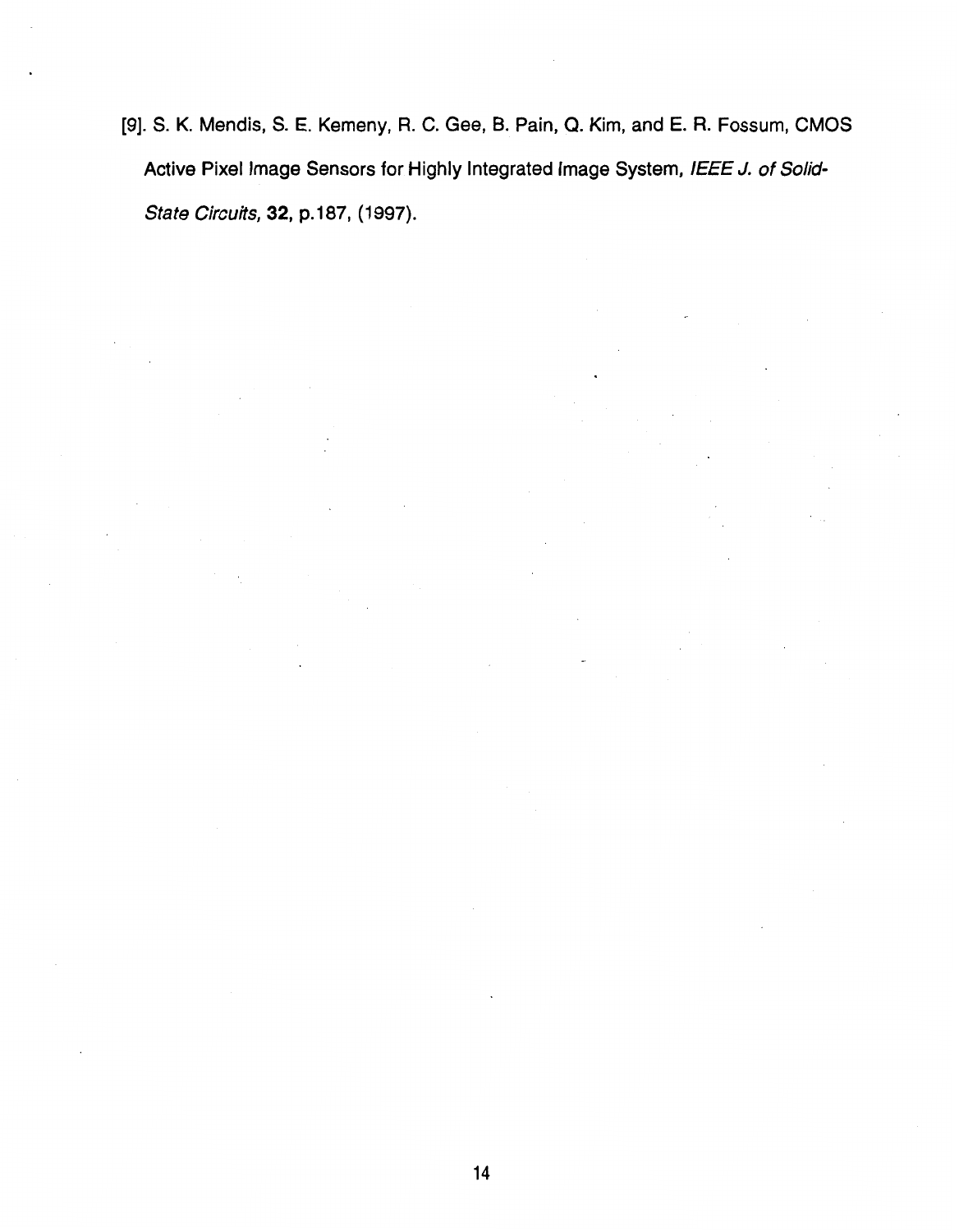# **Figure Captions:**

[Figure](#page-15-0) **1.** Direct and indirect band structure of semiconductor device materials, involved

in optical emission including photons  $(\omega)$ , Phonons  $(\Omega)$  and excitons  $(\omega_0)$ .

[Figure](#page-15-0) **2.** Diagram of channel temperature measurement system.

[Figure](#page-16-0) *3.* Cross-section of a typical GaAs MESFET.

[Figure](#page-16-0) **4.** Typical Emission Spectrum of the powered and unpowered GaAs MESFET Gate at **84.8** K.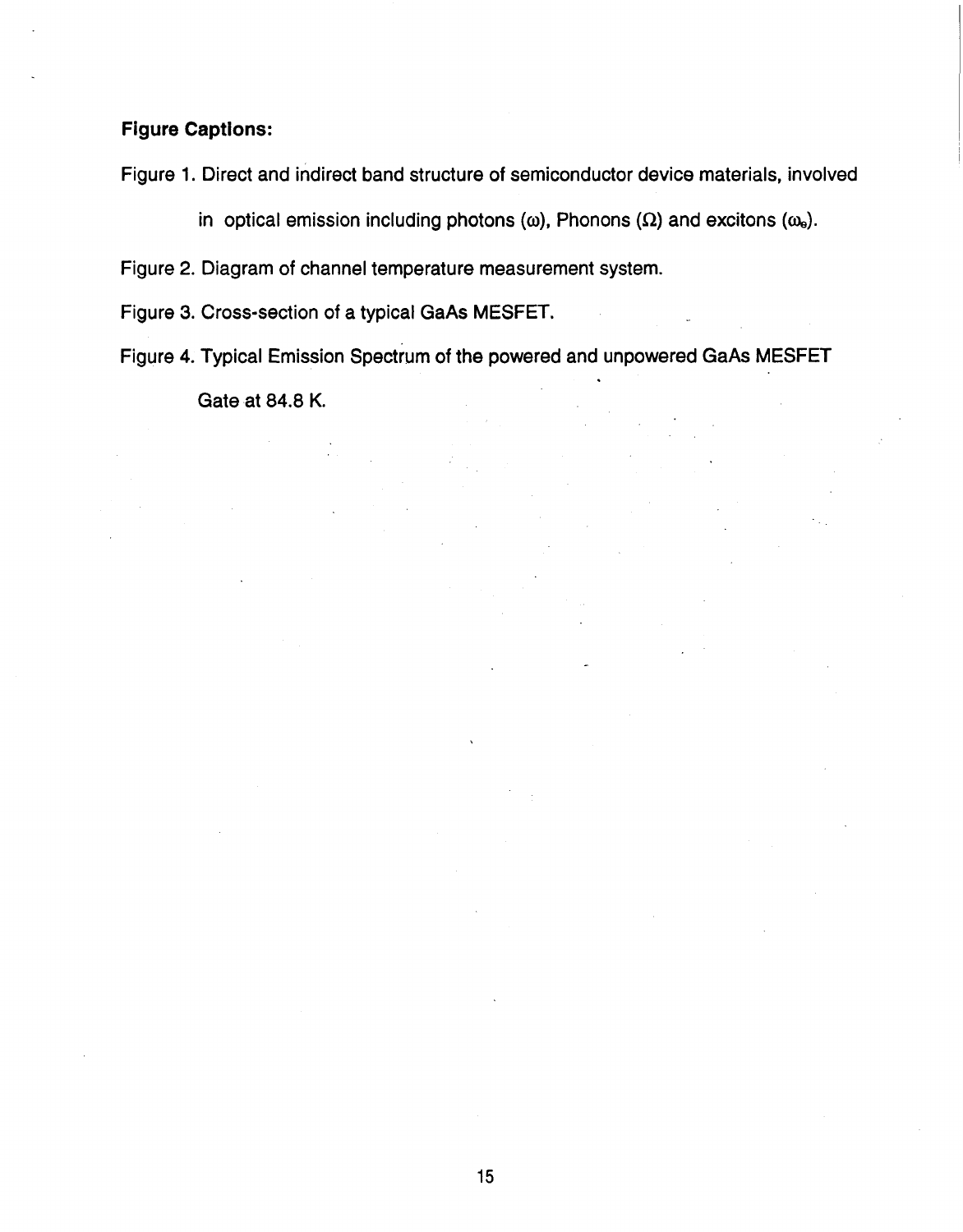<span id="page-15-0"></span>**Figures:** 

**Figure 1.** 



**Figure 2.**